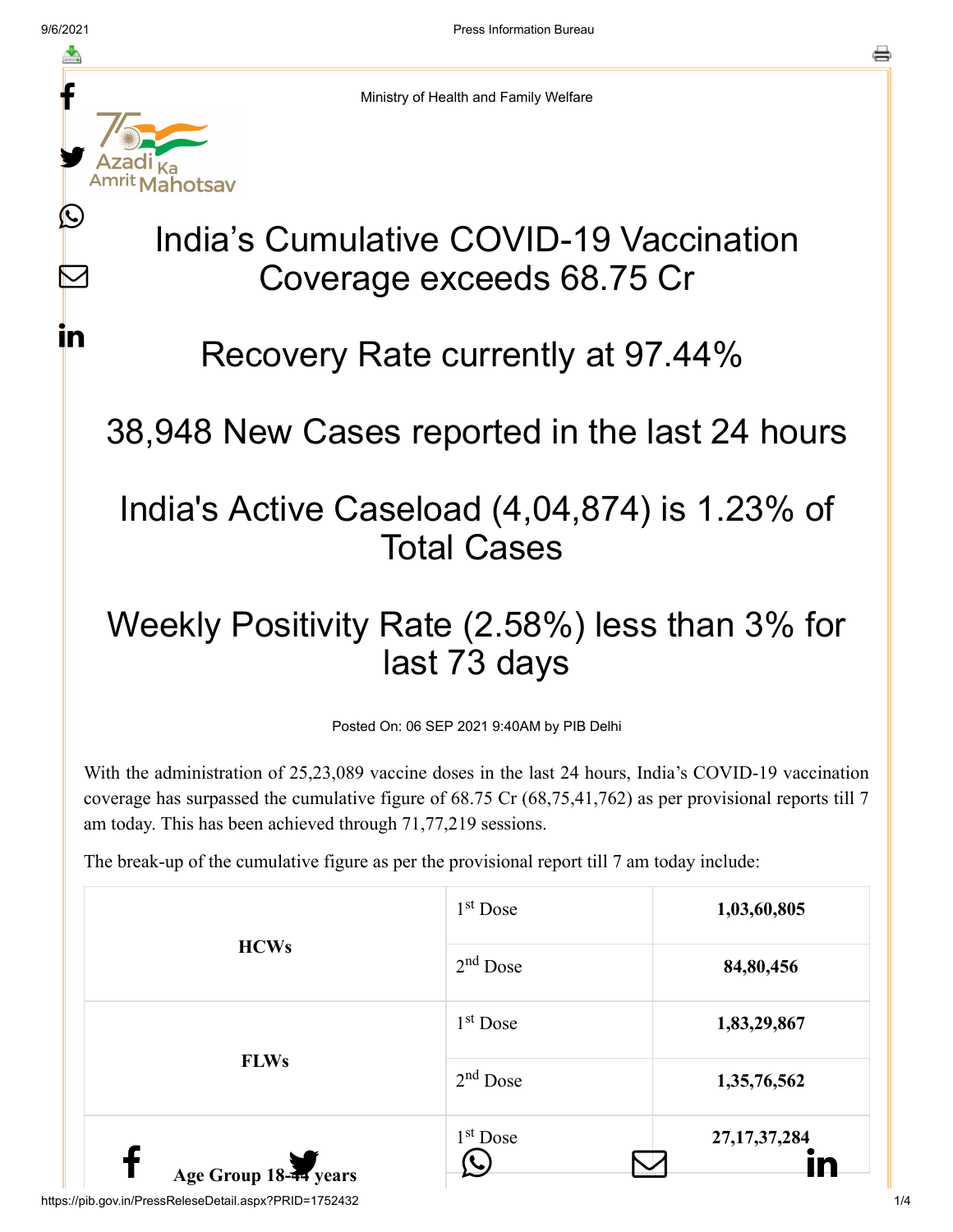9/6/2021 Press Information Bureau

|            |                                        | $2nd$ Dose | 3,43,00,303     |
|------------|----------------------------------------|------------|-----------------|
| T          |                                        | $1st$ Dose | 13,64,12,519    |
|            | Age Group 45-59 years<br>Over 60 years | $2nd$ Dose | 5,80,07,647     |
| $\bigcirc$ |                                        | $1st$ Dose | 8,95,41,322     |
|            |                                        | $2nd$ Dose | 4,67,94,997     |
| in         | <b>Total</b>                           |            | 68, 75, 41, 762 |

The Union Government is committed to accelerating the pace and expanding the scope of COVID-19 vaccination throughout the country.

The recovery of 43,903 patients in the last 24 hours has increased the cumulative tally of recovered patients (since the beginning of the pandemic) to 3,21,81,995.



Consequently, India's recovery rate stands at 97.44%.

Sustained and collaborative efforts by the Centre and the States/UTs continue the trend of less than 50,000 Daily New Cases that is being reported for 71 consecutive days now.

 $f$   $\rightarrow$   $\circ$   $\quad \circ$  in

38,948 new cases were reported in the last 24 hours.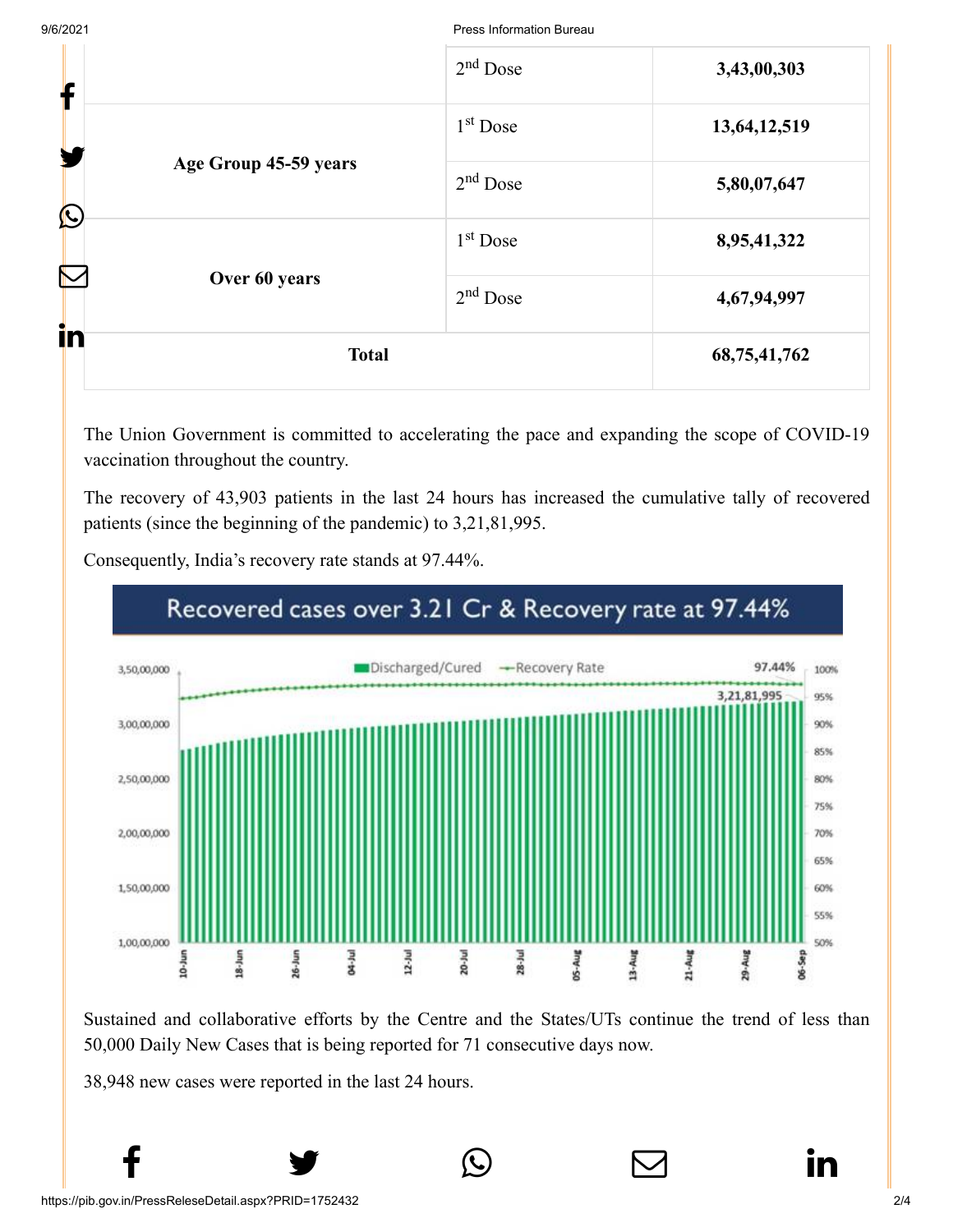9/6/2021 Press Information Bureau



The Active Caseload is presently 4,04,874. Active cases presently constitute 1.23% of the country's total Positive Cases.



The testing capacity across the country continues to be expanded. The last 24 hours saw a total of 14,10,649 tests being conducted. India has so far conducted over 53.14 Cr (53,14,68,867) cumulative tests.

While testing capacity has been enhanced across the country, Weekly Positivity Rate at 2.58% remains less than 3% for the last 73 days now. The Daily Positivity rate stands at 2.76%. The daily Positivity rate has remained below 3% for last 7 days and below 5% for 91 consecutive days now.

 $f$   $\rightarrow$   $\circ$   $\quad \circ$  in